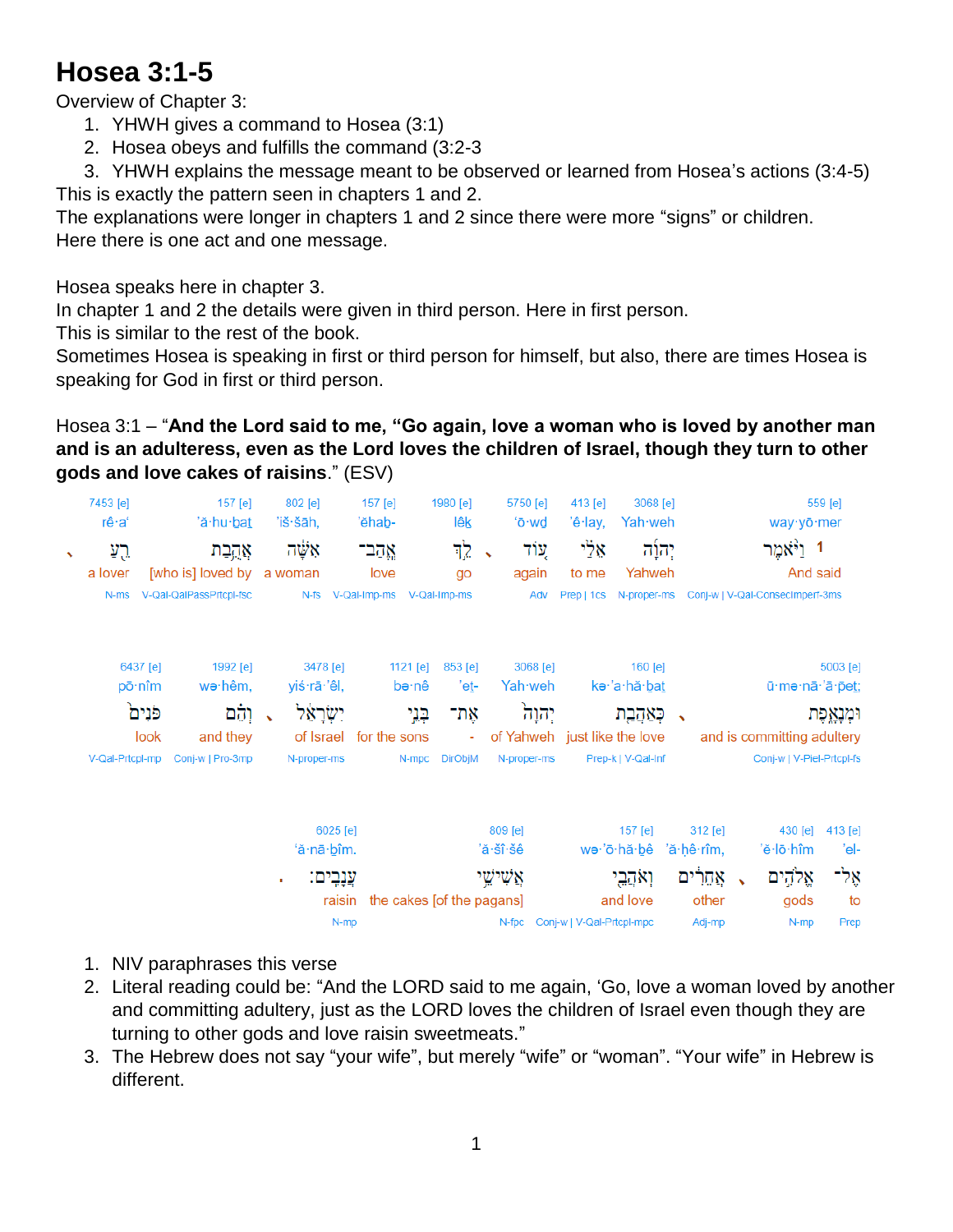- 4. Verse 3:2 uses the phrase "I procured her" which indicates it was not just any "wife" or any "woman", but instead a specific "wife". So, it is safe to say this was Gomer, but this verse does not say that.
- 5. This woman is clearly an adulteress, but it would make no sense if Hosea was to merely go to just any adulteress.
- 6. "Again" most likely refers to the Lord speaking again, not to showing love again.
	- a. This helps decide if this is a retelling of chapter one or part two of the story.
	- b. This is part two of the story because of "again"
- 7. "love a woman" is not "take a wife" which indicates this is Hosea's wife already.
- 8. "loved by another" does not mean there is an emotional connection in another love affair, but shows there is sexual activity with another man.
	- a. So, "love a woman" does not merely mean Hosea is to "fall in love", but Hosea is to be sexually active with his wife which he is already involved with through a covenant relationship.
- 9. "love the sacred raisin cakes" in NIV is a paraphrase of the Hebrew.
	- a. "sacred" is not in the text
	- b. Israelites "love raisin cakes'
		- i. David distributed raisin cakes and other deserts to the people when the ark came to Jerusalem, 2 Samuel 6:19
		- ii. Raisins were an energy food eaten for energy as in 1 Sam. 30:12
		- iii. Song of Songs 2:5 raisin cakes appear to increases sexual desire, sexual pleasure, or sexual behavior
	- c. It seems the raisin cakes were used for energy in sexual activity likely involved with Israel's involvement in pagan worship

## Hosea 3:2 – "**So I bought her for fifteen shekels of silver and a homer and a lethech of barley**.

| 8184 [e]   | 3963 [e]                      | 8184 [e]     | 2563 [e]            | 3701 [e] | 6240 [e]                      | 2568 [e]      |                     | 3739 [e]                                                                           |
|------------|-------------------------------|--------------|---------------------|----------|-------------------------------|---------------|---------------------|------------------------------------------------------------------------------------|
| śə∙'ō∙rîm. | wə·lê·tek                     |              | śe·'ō·rîm we·hō·mer | kā·sep:  | 'ā·śār                        | ba·hă·miš·šāh | lî.                 | wā·'ek·ka·re·hā                                                                    |
| שערים: –   |                               | שערים , ולתד | ג והמר              | כֵסֶף    | עַשָׂר                        | בַּחֲמְשֶׁה   | - 75                | 2 וַאֶכְרֶהָ                                                                       |
|            | of barley and one-half homers | of barlev    | and one             |          | of silver [and] ten [shekels] |               | for five for myself | So I bought her                                                                    |
| N-fp       | Conj-w   N-msc                |              | N-fp Conj-w   N-msc | N-ms     |                               |               |                     | Number-ms Prep-b, Art   Number-ms Prep   1cs Conj-w   V-Qal-ConsecImperf-1cs   3fs |

- 1. Homer may be about 6 bushels or 200 liters
- 2. Lethek may be half a homer
- 3. "I bought her" means what it says because the price is given.
- 4. "bought" includes the Hebrew idea of haggling, bartering and negotiation in the street.
- 5. It appears Hosea had to use both coin and substance to put together enough money for her. This means he may have had a hard time coming up with the money.
- 6. Why buy her? Why was this necessary?
	- a. She had fallen into slavery because of her lifestyle and choices
	- b. This is the "wilderness" she ended up in after she was sent out by Hosea

## Hosea 3:3 – "**And I said to her, "You must dwell as mine for many days. You shall not play the whore, or belong to another man; so will I also be to you**."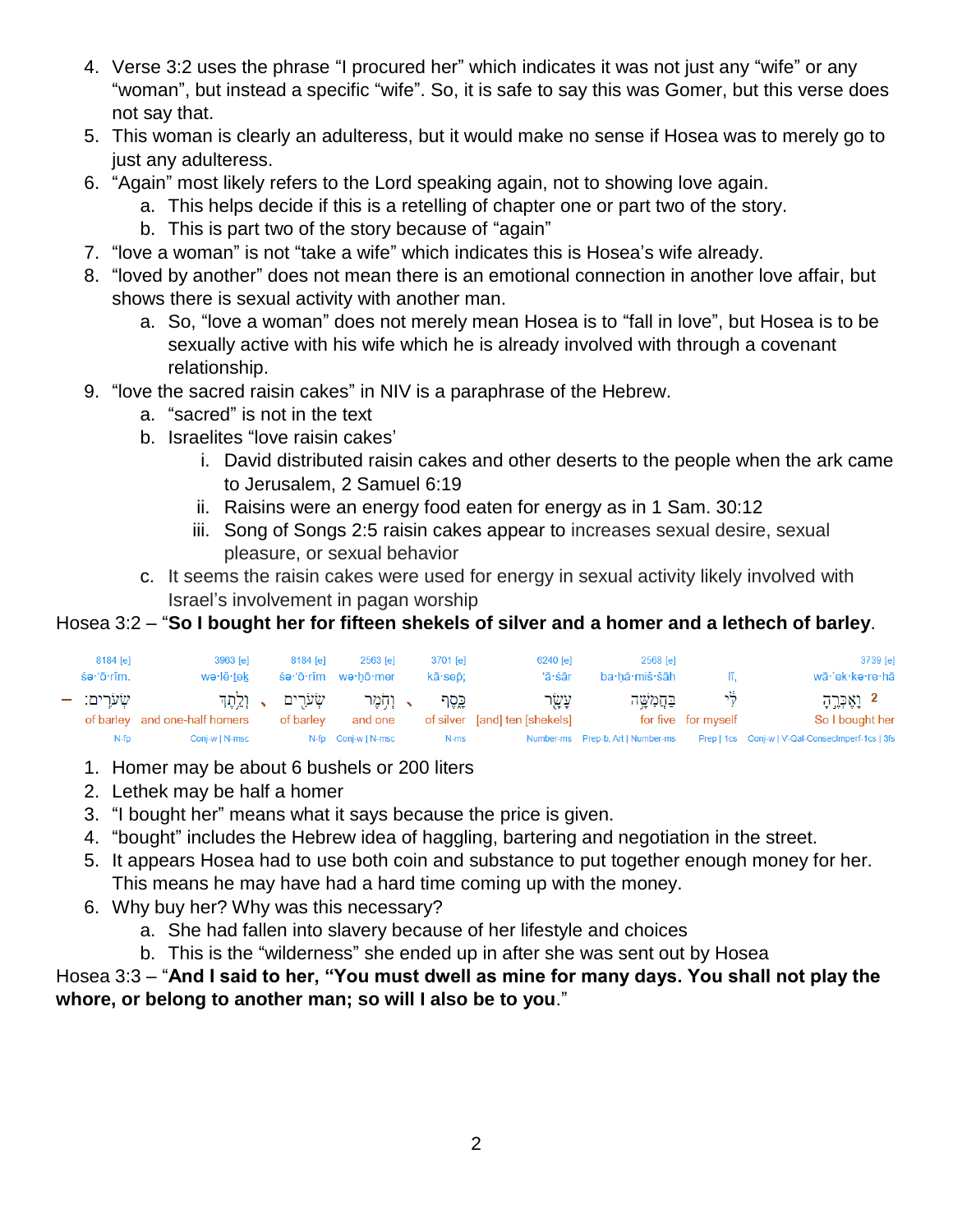|   |            | 3808 [e]      |                       | 3427 [e]               | 7227 [e]            | 3117 [e]<br>$413$ [e] | 559 [e]                              |
|---|------------|---------------|-----------------------|------------------------|---------------------|-----------------------|--------------------------------------|
|   |            | lō            | lî,                   | tê∙šə∙bî               | rab·b <sub>îm</sub> | yā·mîm 'ê·le·hā,      | wā·'ō·mar                            |
|   |            | $\aleph$      | לי                    | תֵּשְׁבִי              | בים                 | אַלֶּיהָ<br>יְמֶים    | נ וָאמַר 3                           |
|   |            | not           |                       | with me You shall stay | many                | to her<br>days        | and I said                           |
|   |            | Adv-NegPrt    | Prep   1cs            | V-Qal-Imperf-2fs       | Adj-mp              | N-mp<br>Prep   3fs    | Conj-w   V-Qal-ConsecImperf-1cs      |
|   |            |               |                       |                        |                     |                       |                                      |
|   | 413 [e]    | 589 [e]       | $1571$ [e]            | 376 [e]                | 1961 [e]            | 3808 [e]              | 2181 [e]                             |
|   | 'ê·lā·yik. | 'ă∙nî         | we gam-               | le∙'îš;                | tih yî              | wə·lō                 | tiz·nî,                              |
| ٠ | אַלֵיִדּ:  | אָנִי         | וְגַם־                | לְאֱישׁ                | תְּהָיָי            | וְלְא                 | תִּזְנִי<br>$\overline{\phantom{a}}$ |
|   | toward you | [will] I [be] | so too                | a man                  | shall you have      | nor                   | you shall play the harlot            |
|   | Prep   2fs |               | Pro-1cs Conj-w   Conj | Prep-I   N-ms          | V-Qal-Imperf-2fs    | Conj-w   Adv-NegPrt   | V-Qal-Imperf-2fs                     |
|   |            |               |                       |                        |                     |                       |                                      |

1. "Many days" may refer to the prohibition period where they lived together without sexual relationship. Kind of a process of purification

Hosea 3:4 – "**For the children of Israel shall dwell many days without king or prince, without sacrifice or pillar, without ephod or household gods**.

|              | 8269 [e]<br>śār,  | 369 [e]<br>we∙'ên          |              | 4428 [e]<br>$me$ ·lek    | 369 [e]<br>'ên          | 3478 [e]<br>yiś·rā·'êl,          | 1121 [e]     | bə∙nê                   | 3427 [e]<br>yê∙šə∙bū   | 7227 [e]                    | 3117 [e]<br>rab·bîm, yā·mîm | 3588 [e]<br>kî       |
|--------------|-------------------|----------------------------|--------------|--------------------------|-------------------------|----------------------------------|--------------|-------------------------|------------------------|-----------------------------|-----------------------------|----------------------|
| $\mathbf{v}$ | לָשֶׁׁר<br>prince | ואַין<br>or                | $\mathbf{v}$ | مْدِك<br>king            | אֵין<br>without         | יִשְׂרַאֵל<br>of Israel the sons |              | בְּנֵי                  | יֵשׁבוּ<br>shall abide | רַבִּים<br>many             | יְמִים<br>days              | 4 כֵי<br>For         |
|              | N-ms              | Conj-w   Adv               |              | N-ms                     | Adv                     | N-proper-ms                      |              | N-mpc                   | V-Qal-Imperf-3mp       | Adj-mp                      | N-mp                        | Conj                 |
|              |                   | ū·te·rā·pîm.               | 8655 [e]     |                          | 646 [e]<br>'ê · pō · wd | 369 [e]<br>we∙'ên                |              | 4676 [e]<br>mas sê bāh; | 369 [e]<br>we∙'ên      |                             | 2077 [e]<br>ze∙bah          | 369 [e]<br>wə∙'ên    |
|              |                   | וּתְרָפִים:<br>or teraphim |              | $\overline{\phantom{a}}$ | אַפְוֹד<br>ephod        | ואַין<br>and without             | $\mathbf{v}$ | מצֵבֱה<br>sacred pillar |                        | ואיו<br>$\rightarrow$<br>or | זֶבֲה<br>sacrifice          | ואַיו<br>and without |
|              |                   | Conj-w   N-mp              |              |                          | N-ms                    | Conj-w   Adv                     |              |                         | N-fs Conj-w   Adv      |                             | N-ms                        | Conj-w   Adv         |

1. "without" these things means they are to live without any right relationship or Pagan religious structure. Just like Gomer's time of purification.